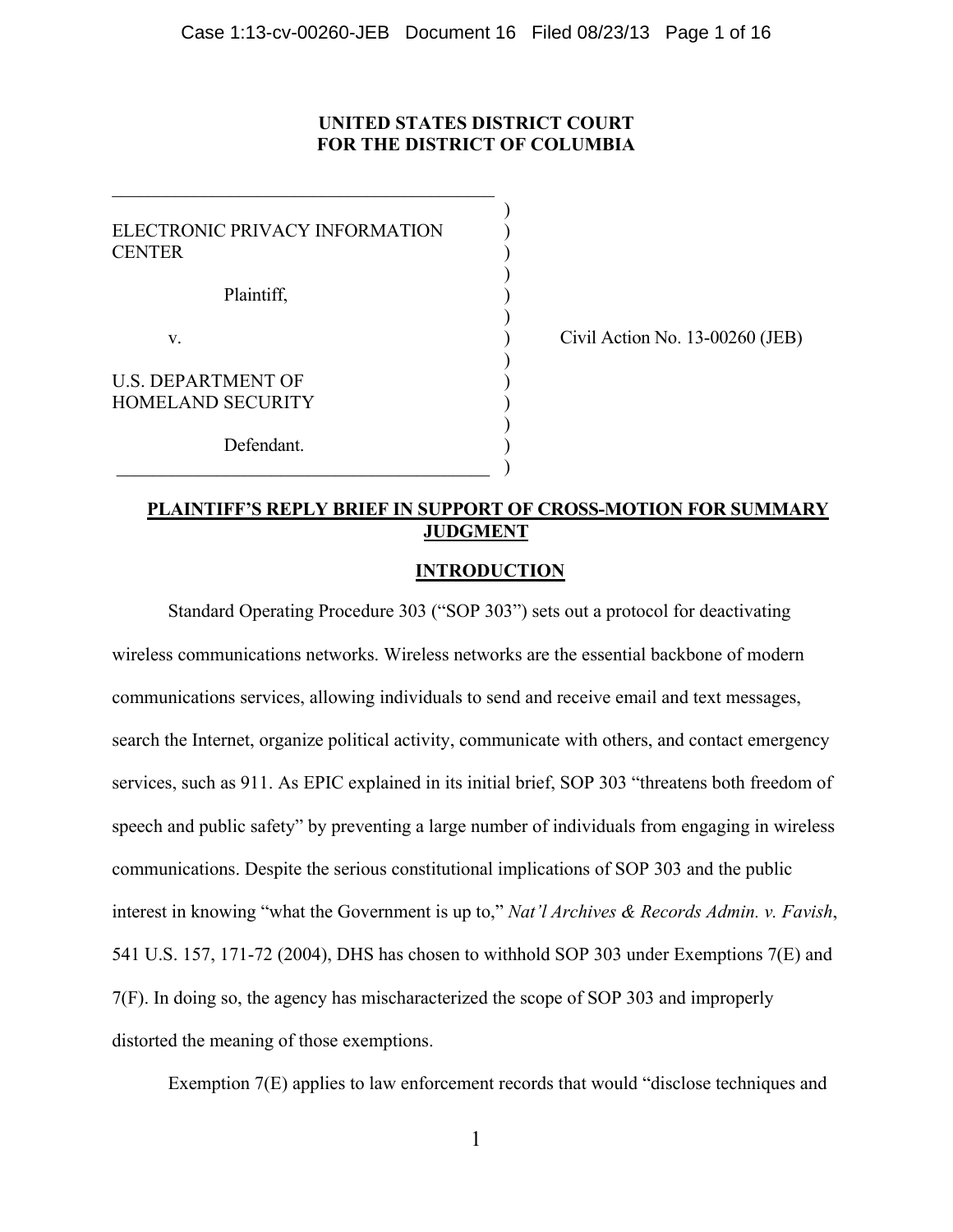#### Case 1:13-cv-00260-JEB Document 16 Filed 08/23/13 Page 2 of 16

procedures for law enforcement investigations or prosecutions . . . ." 5 U.S.C. § 552(b)(7)(E). DHS has advanced a reading of this exemption that ignores the plain meaning of the phrase "for law enforcement investigations or prosecutions," and thus would permit law enforcement records to be withheld when there is no connection to any investigation, or a connection so attenuated as to engulf the other FOIA exemptions. Exemption 7(F) applies to law enforcement records where disclosure "could reasonably be expected to endanger the life or safety of any individual." 5 U.S.C. § 552(b)(7)(F). Again, DHS adopts an overly broad reading of the exemption by applying it to protect an unidentified population in an unspecified place at an indeterminate time from the risk posed by a hypothetical bomb. Finally, DHS has not adequately justified its refusal to segregate and disclose certain, logically-divisible parts, such as the predetermined shutdown questions.

### **ARGUMENT**

#### **I. DHS is Improperly Withholding SOP 303 Under Exemption 7(E)**

DHS plainly misstates the purpose of Exemption 7(E). In addition to the threshold requirement of a valid law enforcement purpose, Exemption 7(E) requires that the records at issue "disclose techniques and procedures for law enforcement investigations or prosecutions . . . ." 5 U.S.C.  $\S$  552(b)(7)(E). The text of the statute clearly requires that the "techniques and procedures" be used not just for any law enforcement purpose, but *for investigations or prosecutions*. An investigation is a process of inquiring into or tracking down through inquiry. *Black's Law Dictionary* 825 (6th ed.1990); *see also Webster's Third New Int'l Dictionary Unabridged* 1189 (2002) (defining "investigation" as a "detailed examination . . . study . . . research . . . [or] official probe"). Accordingly, Exemption 7(E) has been applied to protect records related to the process of an inquiry, such as methods of gathering or organizing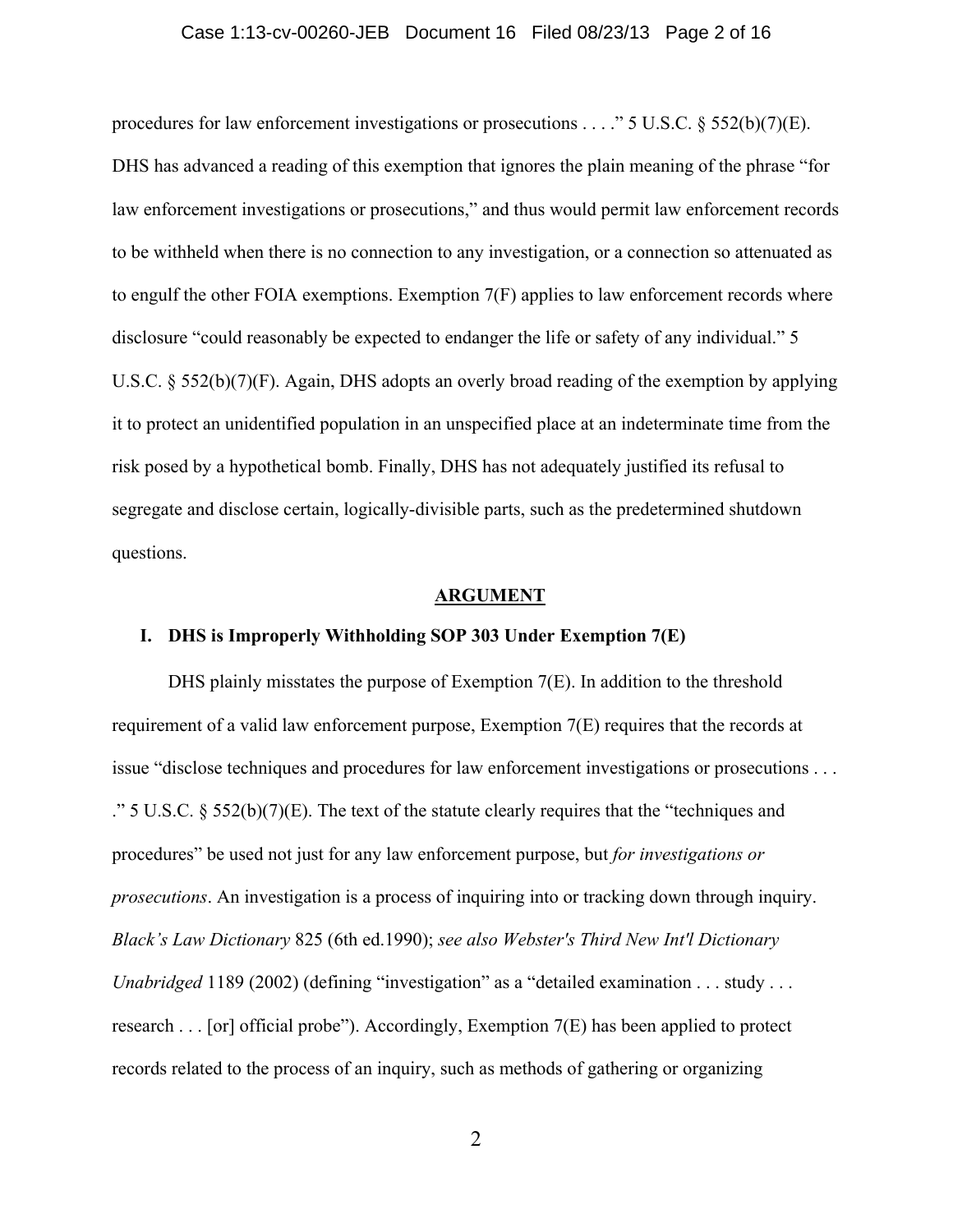#### Case 1:13-cv-00260-JEB Document 16 Filed 08/23/13 Page 3 of 16

information. *See, e.g., Lewis-Bey v. DOJ*, 595 F. Supp. 2d 120, 137 (D.D.C. 2009) (details of electronic surveillance techniques); *Edmonds v. FBI*, 272 F. Supp. 2d 35, 56 (D.D.C. 2003) (polygraph information); *Judicial Watch, Inc. v. U.S. Dep't. of State*, 650 F. Supp. 2d 28 (D.D.C. 2009) (notes regarding investigations of criminal wrongdoing by government employees).

SOP 303 plainly is not a technique for inquiry; it is a technique for deactivating wireless communication networks. In its reply brief, DHS imagines that SOP 303 might nevertheless also be an investigatory technique because it prevents bombs from exploding, and exploding bombs occasionally destroy evidence. *See* Def.'s Reply and Opp., Dkt. 13, at 5-6 ("Preventing explosives from detonating preserves evidence—*i.e.*, the bomb and its surroundings—and, thereby, facilitates the investigation into who built and placed the bomb. . . . Thus, SOP 303 supports efforts to identify, through investigation, those responsible for the creation and placement of a bomb"). Of course, nowhere in DHS's initial brief, the declaration of James Holzer, or the NSTAC reports initially describing SOP 303 is there even a hint of such an investigatory purpose. This is because no ordinary speaker of the English language, when faced with SOP 303, would describe it as a technique for investigating or prosecuting unlawful activity.

Furthermore, DHS's proposed interpretation of the key term "investigation" in 7(E) would create an exemption without limits. From the perspective of a law enforcement agency, almost anything could be said to "support" or "facilitate" investigations. But the fact that a technique might indirectly create conditions conducive, in some circumstances that can be imagined, to a future investigation does not automatically convert it into a technique *for* investigation. Otherwise, the court in *Living Rivers, Inc. v. U.S. Bureau of Reclamation*, 272 F. Supp. 2d 1313 (D. Utah 2003) —a case that DHS relies upon heavily—would have been forced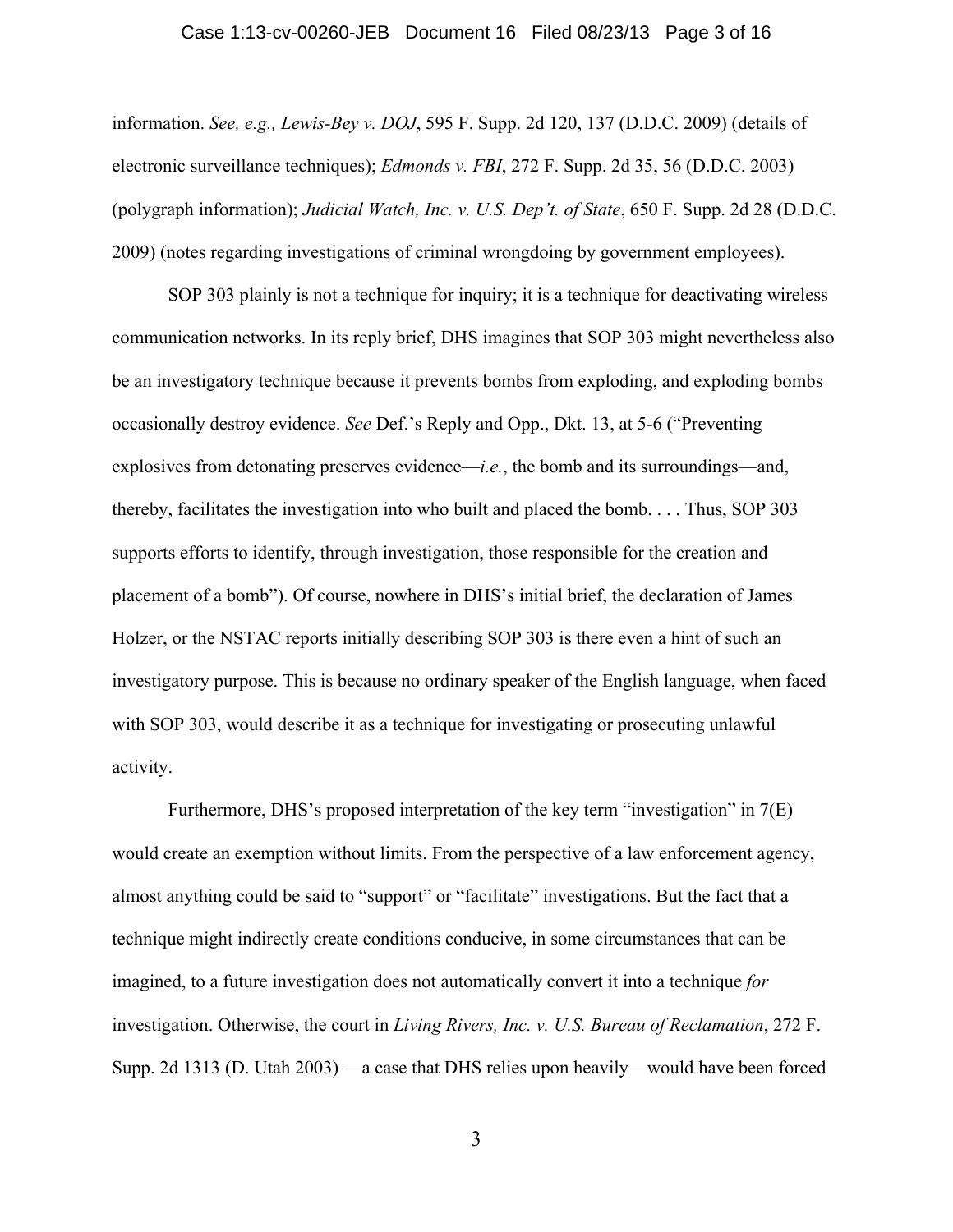#### Case 1:13-cv-00260-JEB Document 16 Filed 08/23/13 Page 4 of 16

to conclude that inundation maps revealing the effects of dam failure were techniques for law enforcement investigations. Withholding the inundation maps decreases the chance that bad actors will successfully execute an attack by preventing them from learning useful information such as the relative infrastructural vulnerabilities, the priorities of security staff, and emergency response plans. *See id.* at 1315-16. Evidence, such as bombs, is more likely to be preserved during a failed attack. Therefore, inundation maps support efforts to investigate those responsible for targeting a dam. Similarly, the court in *Raher v. Fed. Bureau of Prisons*, No. 09-526-ST, 2011 WL 2014875 (D. Or. May 24, 2011), would have had to conclude that records containing prison staffing patterns and internal security procedures were also techniques for law enforcement investigations. Withholding such records helps prevent inmates from escaping. *See id.* at \*9. Inmates are a potential source of evidence. Therefore, the records support efforts to identify and investigate those responsible for crimes. And even information related to the funding of confidential informants would have to be considered a technique for law enforcement investigation. *But see Hidalgo v. F.B.I.*, 541 F. Supp. 2d 250, 253-54 (D.D.C. 2008). Such funding information prevents criminals from inflating the price point of the market for informants. *See id.* at 254. Because law enforcement agencies have limited resources, money saved on informants could be spent on other investigative techniques. Therefore, informant funding information also "supports" law enforcement investigations.

DHS's expansive reading of Exemption 7(E) would also render other FOIA exemptions superfluous. Exemption 7(A), for example, protects law-enforcement records if disclosure "could reasonably be expected to interfere with enforcement proceedings." 5 U.S.C  $\S$  552(b)(7)(A). Courts have interpreted Exemption 7(A) to permit withholding in order to preserve evidence. *See, e.g.*, *Juarez v. DOJ*, 518 F.3d 54, 58 (D.C. Cir. 2008) (protecting records under Exemption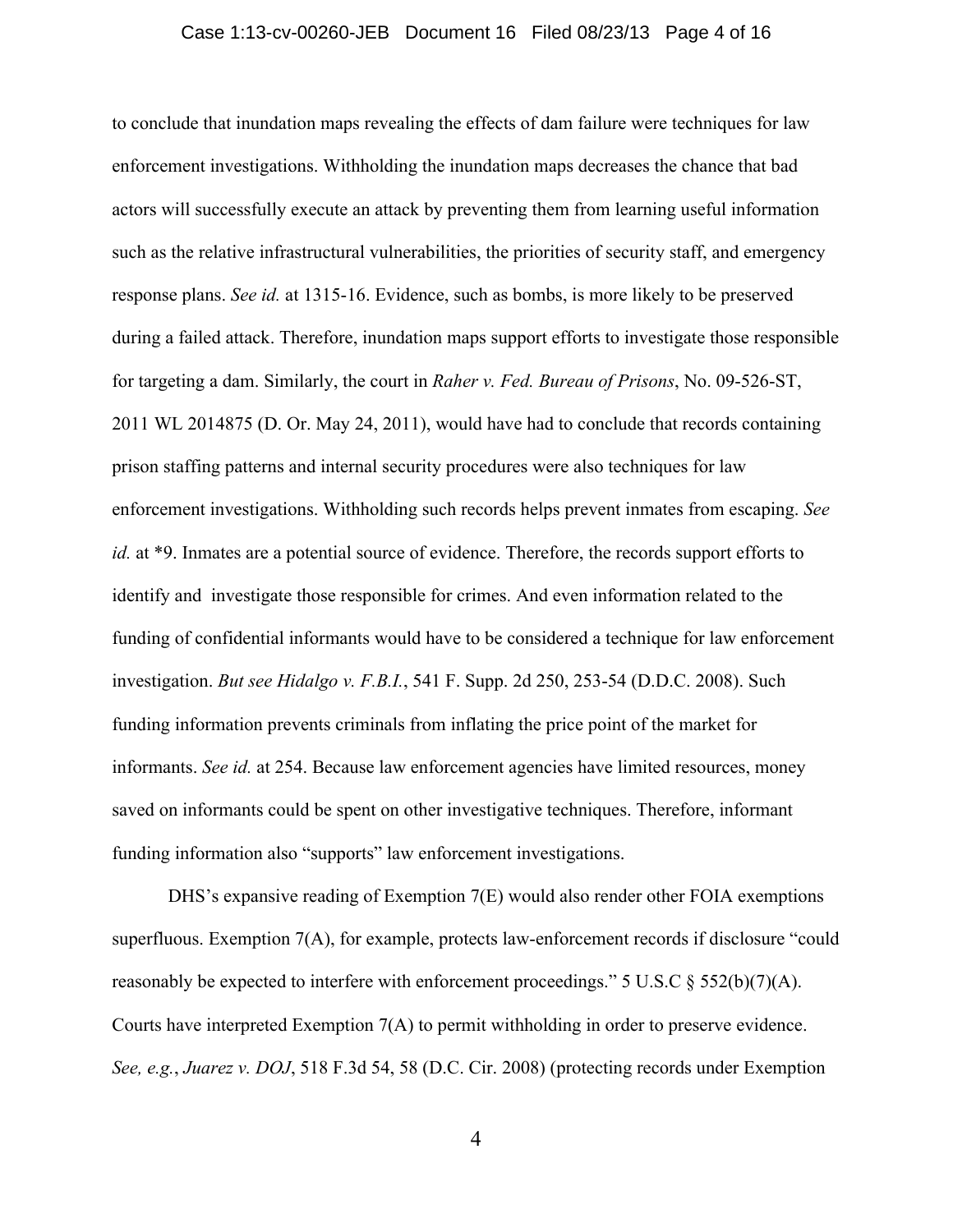#### Case 1:13-cv-00260-JEB Document 16 Filed 08/23/13 Page 5 of 16

7(A) where disclosure "would compromise the investigation as it could lead to destruction of evidence"); *Ctr. for Nat'l Sec. Studies v. DOJ*, 331 F.3d 918, 929 (D.C. Cir. 2003) (reviewing cases that have found "evidence tampering" concerns sufficient to justify Exemption 7(A)). But under DHS's reading, there would be no need for Exemption  $7(A)$  in such circumstances; any record that tends to facilitate a subsequent investigation would be protected under Exemption 7(E). Thus, DHS's theory would invalidate the holdings of numerous Exemption 7(E) cases, engulf other exemptions, and turn FOIA from a "disclosure statute" into a "withholding statute." *Cf. EPA v. Mink*, 410 U.S. 73, 79 (1973).

DHS's primary argument, however, is that it need not detail the manner in which SOP 303 is a technique for law enforcement investigations or prosecutions because such a requirement reflects a "cramped understanding" of Exemption 7(F). Def.'s Reply and Opp., Dkt. 13, at 2. DHS begins with a discussion of the purpose and interpretive principles applicable to FOIA. *Id.* at 3. But none of FOIA's "other important interpretive principles" exempt it from the "cardinal canon" of statutory interpretation: that "courts must presume that a legislature says in a statute what it means and means in a statute what it says there." *Connecticut Nat. Bank v. Germain*, 503 U.S. 249, 253-54 (1992). Even in the FOIA context, "proper deference must be paid to the plain meaning rule." *Symons v. Chrysler Corp. Loan Guarantee Bd.*, 670 F.2d 238, 241 (D.C. Cir. 1981) (citing *Consumers Union of the United States, Inc., v. Heimann*, 589 F.2d 531, 533 (D.C. Cir. 1978)). Here, Exemption 7(E) plainly requires that the "technique" in question be "for investigations"—that is, for the process of inquiring into or tracking down through inquiry. DHS evidently wishes that Congress had written a different statute, one with a relaxed requirement for techniques and procedures. But the statute that Congress actually wrote requires that techniques and procedures be "for law enforcement investigations or prosecutions,"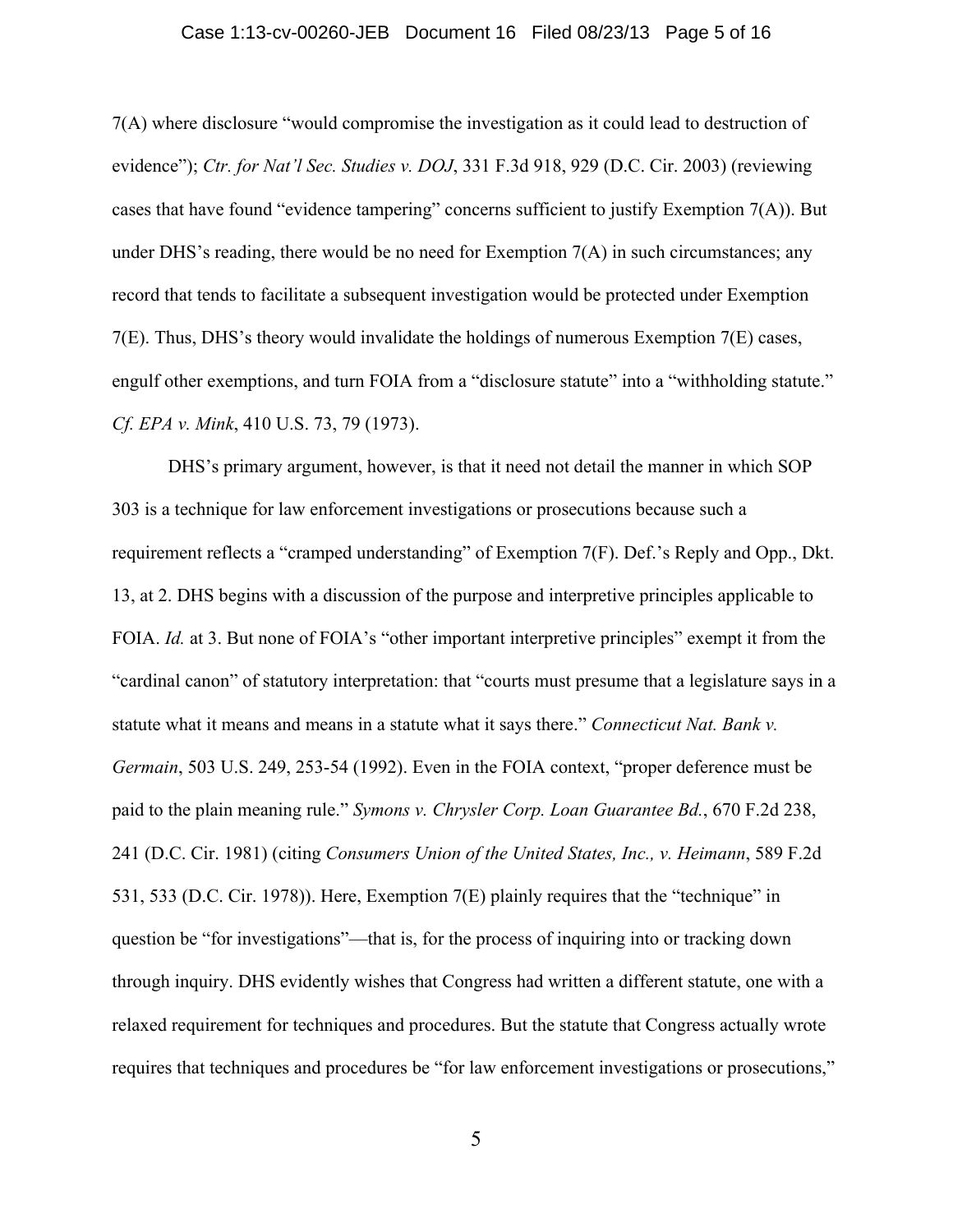#### Case 1:13-cv-00260-JEB Document 16 Filed 08/23/13 Page 6 of 16

and the Court must give effect to these words. *See Donnelly v. F.A.A.*, 411 F.3d 267, 271 (D.C. Cir. 2005) ("We must strive to interpret a statute to give meaning to every clause and word, and certainly not to treat an entire subsection as mere surplusage."). And there is nothing "cramped" or "wooden" about giving these words the effect of their plain meaning. FOIA provides ample opportunities to withhold documents, such as SOP 303, that the government seeks to withhold despite the absence of a direct connection to a law enforcement investigation. Exemption 7(F), although inapplicable in this case, protects law-enforcement documents where disclosure "could reasonably be expected to endanger the life or physical safety of any individual." 5 U.S.C. § 552(b)(7)(F). Exemption 3, which exempts records that other statutes protect from disclosure, "offer[s] Congress an established, streamlined method to authorize the withholding of specific records that FOIA would not otherwise protect." *Milner v. Dep't of Navy*, 562 U.S. \_\_, 131 S. Ct. 1259, 1271 (2011). Additionally, Exemption 1 could protect SOP 303 if it were properly classified. *See* 5 U.S.C. § 552(b)(1).

In support of its text-light reading of Exemption 7(E), DHS leans heavily on *U.S. News & World Report v. Dep't of Treasury*, 1986 U.S. Dist. LEXIS 27634 (D.D.C. Mar. 26, 1986), an unpublished district court opinion from 1986. *See* Def.'s Reply and Opp., Dkt. 13, at 4-5. In *U.S. News*, the court considered the application of Exemption 7(E) to "information concerning the [presidential parade] limousines' specifications, price, weight, product numbers, equipment, parts and general pricing information." 1986 U.S. Dist. LEXIS 27634, at \*3-4. The court held that Exemption 7(E) applied to the specifications of the presidential limousines, but did not apply to "general pricing information" about the vehicles. *Id.* at \*8. *U.S. News*, however, cannot bear the weight that DHS puts on it for several reasons. First, the court's holding was limited to the Secret Service. The holding rested on the "unique nature" of the Secret Service's function, which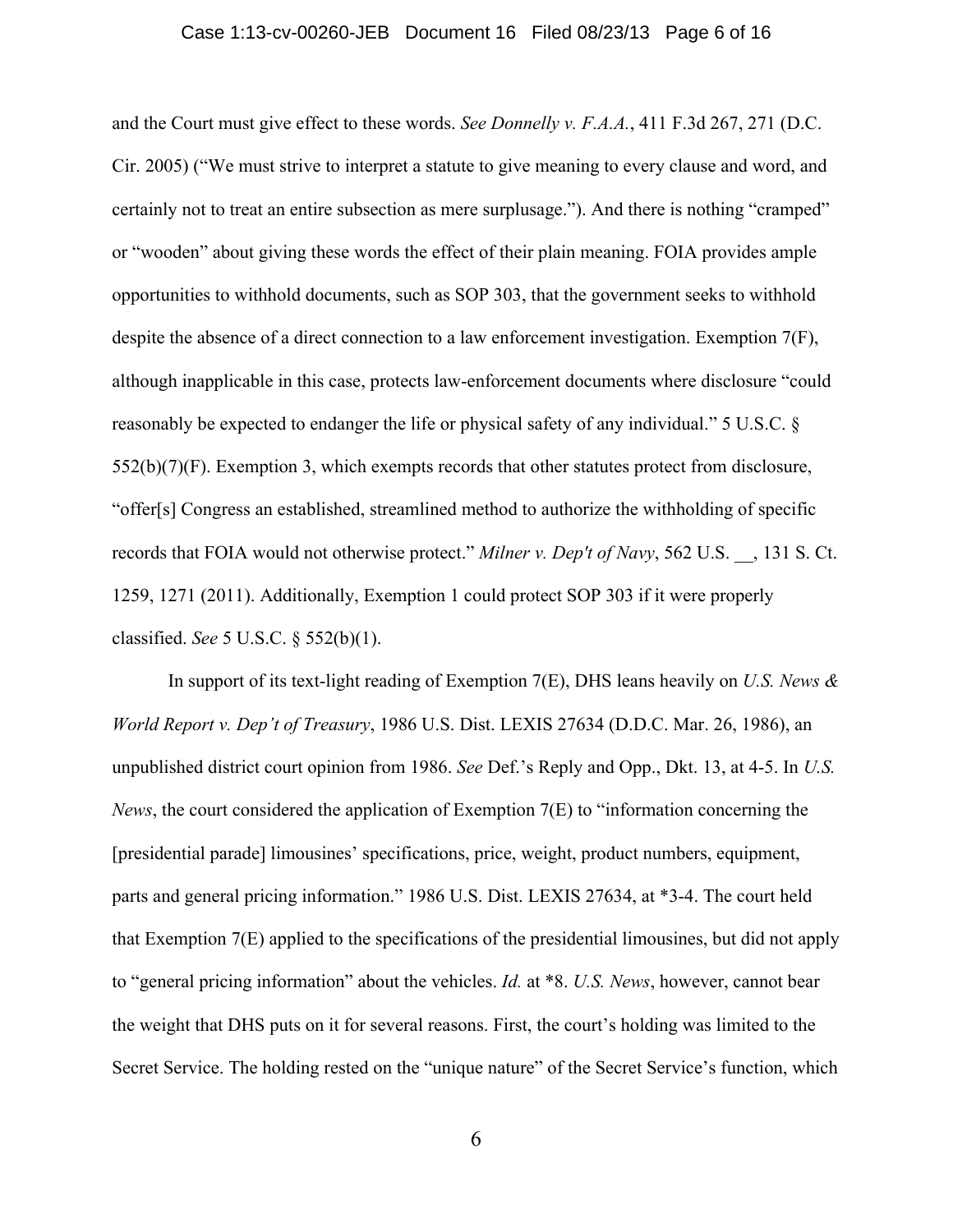#### Case 1:13-cv-00260-JEB Document 16 Filed 08/23/13 Page 7 of 16

centers around "protect[ing] persons such as the President from both known and unknown threats." *Id.* at \*6. In contrast to the uniquely protective mission of the Secret Service, the National Coordinating Center ("NCC")—which developed SOP 303—performs a wide variety of functions. The NCC is a "joint industry-government telecommunications entity established . . . to assist in the initiation, coordination, restoration and reconstitution of national security and emergency preparedness telecommunications services or facilities under all conditions of crisis or emergency." 47 C.F.R. § 201.2. If the court in *U.S. News* meant anything when it described the Secret Service as "unique," then a public-private telecommunications partnership is not eligible for the same kind of special treatment as the Secret Service, a pure law enforcement agency with over a century of experience protecting presidents and other heads of state and government.

Second, *U.S. News* was decided long before the Supreme Court ruled in *Milner v. Department of Navy*. *Milner* made clear the importance of textual fidelity in FOIA matters. In *Milner*, the Court held that the Navy's use of Exemption 2 to withhold maps used to help store explosives at a naval base could not be squared with the plain text of the statute. 562 U.S., 131 S. Ct. 1259 (2011). In rejecting the Navy's "text-light" approach to FOIA interpretation, the Court noted that "the only way to arrive at [the Navy's interpretation] is by taking a red pen to the statute—'cutting out some' words and 'pasting in others' until little of the actual provision remains." *Id.* at 1267 (citing *Elliott v. Dep't of Agric.*, 596 F.3d 842, 845 (D.C. Cir. 2010)). Similarly, the only way to arrive at DHS's interpretation of Exemption 7(E) is to "tak[e] a red pen to the statute" and cross out the phrase "for law enforcement investigations or prosecutions." Although *Milner* involved a different exemption than this case, the interpretative rule concerning the text of FOIA is controlling. The approach urged by DHS, relying on *U.S. News*, a district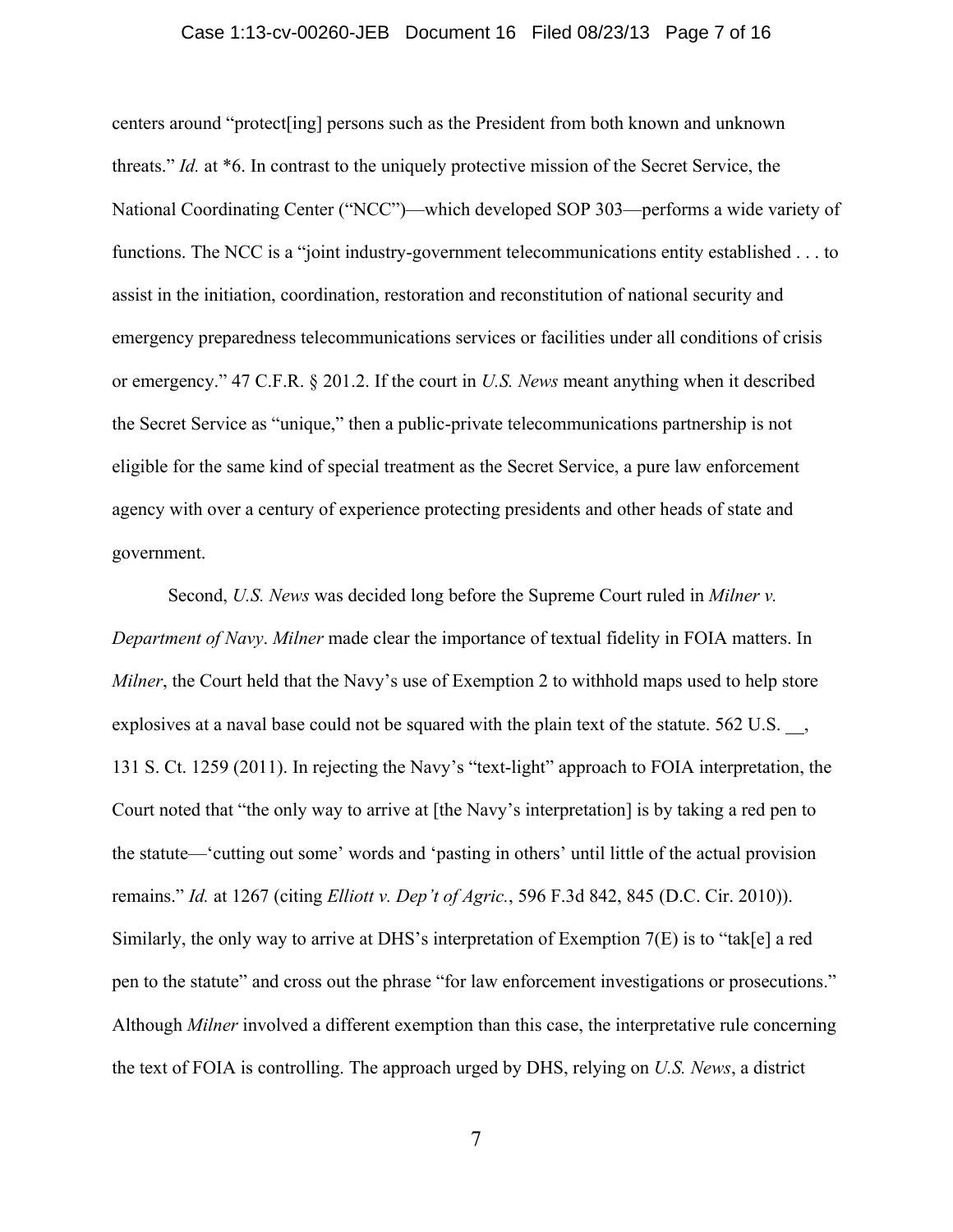court opinion from twenty years ago, is unsustainable in light of *Milner*. This Court "ha[s] no warrant to ignore clear statutory language on the ground that other courts have done so." *Id.* at 1268.

#### **II. DHS is Improperly Withholding SOP 303 Under Exemption 7(F)**

Contrary to the government's assertions, Exemption 7(F) does not support the withholding of SOP 303. As EPIC explained in its opening brief, an agency may assert Exemption 7(F) where disclosure "could reasonably be expected to endanger the life or safety of any individual." 5 U.S.C. § 552(b)(7)(F). "Any individual" may "include individuals identified in some way other than by name—such as, for example, being identified as family members or coworkers of a named individual, or some similarly small and specific group*." ACLU v. Dep't of Defense*, 543 F. 3d 59, 67-68 (2d.Cir. 2008), v*acated*, 558 U.S. 1042 (2009). The fact that the "individuals" need not be identified by name "does not, however, mean that the individual contemplated by exemption 7(F) need not be identified at all, or may be identified as a member of a vast population." *Id.* at 81. Further, as EPIC explained, a disclosure of information can "reasonably be expected to endanger to life or safety" of the individual when the agency can demonstrate to the court "some nexus between disclosure and possible harm and whether deletions were narrowly made to avert the possibility of such harm." *Boehm v. F.B.I.,* No. 09- 2173, 2013 WL 2477091 (D.D.C. June 10, 2013).

DHS misses the crucial point that the courts cannot apply the "nexus" test if the category of "individuals" is too broad to determine whether the deletions are "narrowly made to avert the possibility of harm." *Id*. The "any individual" standard is thus linked to the "nexus" test in that the scope of withheld information cannot be assessed for appropriate narrowness if the possibility of harm does not just affect "any individual," but *every* individual. As a result, DHS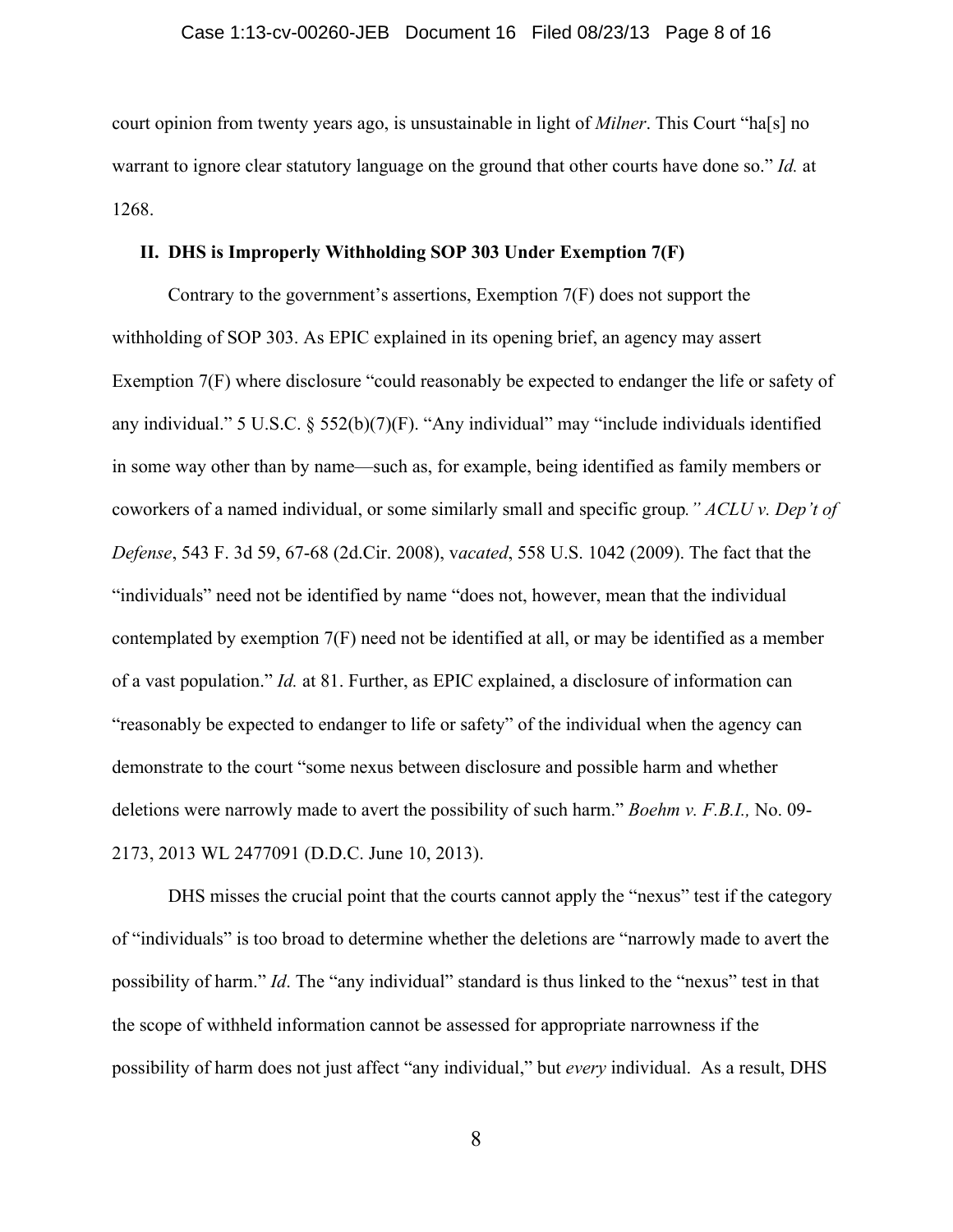#### Case 1:13-cv-00260-JEB Document 16 Filed 08/23/13 Page 9 of 16

has not satisfied the standards for withholding SOP 303. DHS asserts that SOP 303 must be withheld to protect anyone "within the blast radius of a remotely detonated bomb." Def.'s Reply and Opp., Dkt. 13, at 11. These hypothetical bombs, however, could materialize at any time, in any place, and affect anyone in the United States. Thus, the "individuals" identified by DHS are "members of a vast population," *ACLU*, 543 F. 3d, at 81. Courts cannot apply the "nexus" test to gauge the possibility of speculative harm on a "vast population" of people, effectively rendering DHS's assertion of 7(F) unreviewable. Thus, the government's withholding under Exemption 7(F) is improper.

In an attempt to demonstrate the breadth of the "any individual" standard, DHS cites four cases in which "information other than individuals' identities" were withheld pursuant to Exemption 7(F). However, in each of these cases, the nexus between the information withheld under the statute and the risk of harm to be averted are much more narrowly construed than DHS's characterization would allow.

In the first case, *Zander v. Dep't of Justice*, 885 F. Supp. 2d 1 (D.D.C. 2012), this court held that the exemption most clearly applied to information that could expose law enforcement officers to violence by inmates. In *Zander*, the Bureau of Prisons properly withheld a video, under Exemption 7(F), that showed officers forcibly removing the defendant from his prison cell. The Bureau of Prisons claimed that releasing a video of forcible removal techniques to the public could endanger the lives and safety of Bureau of Prisons officers who plan to use those techniques in the future. *Id.* at 7-8. This court held that "that the video [wa]s properly withheld under FOIA exemption 7(F). Exemption 7(F) most clearly applies to protect law enforcement officials from disclosure of information that could prove threatening to them." *Id*. at 7. In that case, the government showed a close nexus between the potential threat and the disclosure of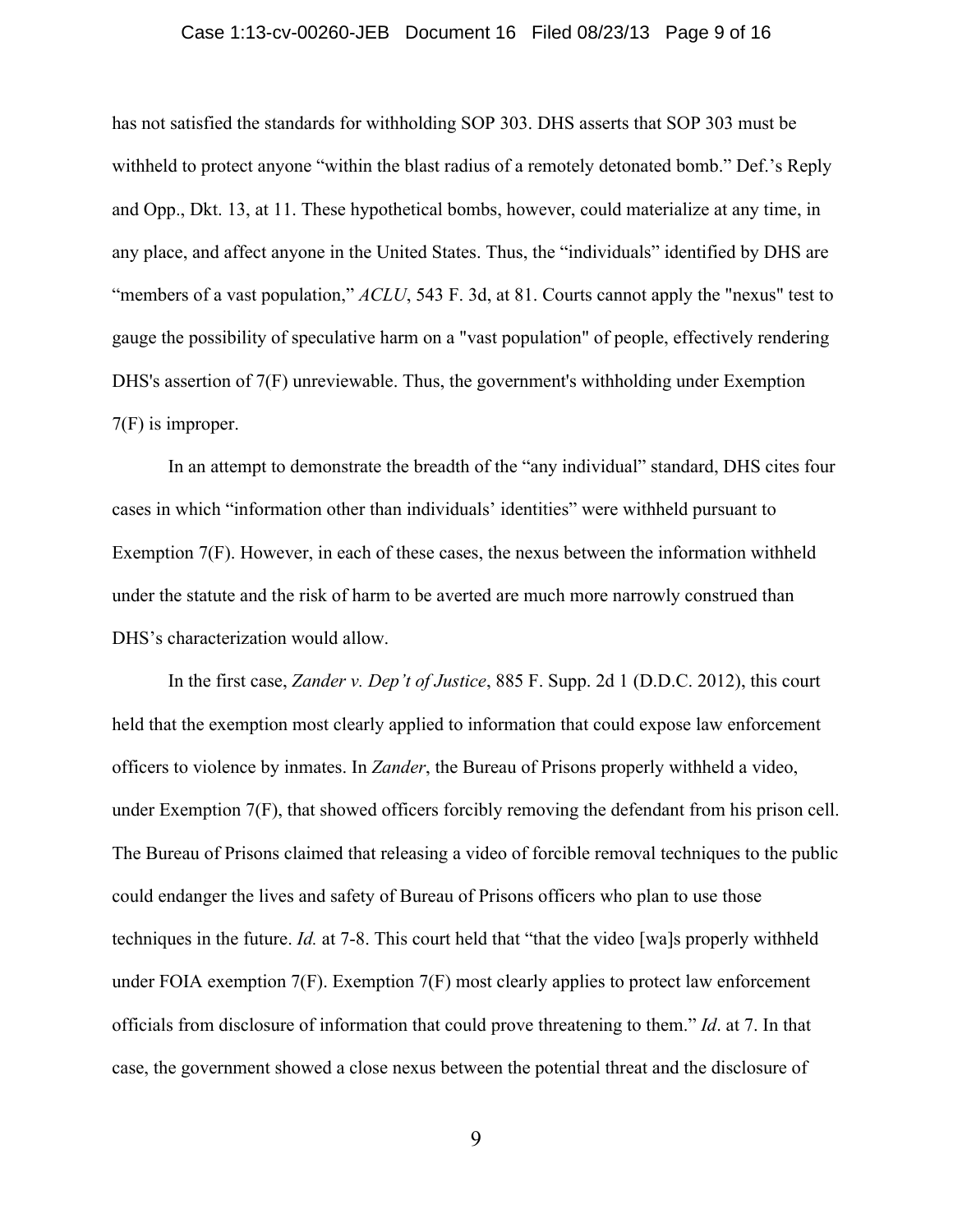#### Case 1:13-cv-00260-JEB Document 16 Filed 08/23/13 Page 10 of 16

information. BOP could identify not only the group of individuals potentially at risk (police officers working in prisons) but also the source of the potential threat (the prisoners themselves), the location of the potential attack (the prisons), and the scenario in which the attack would occur (forcible removal of prisoners from their cells). Since the release of the videos would have provided potential criminals with unique insight into law enforcement officers' techniques, this court found that the nexus between disclosure of the information and risk of harm to individuals was "abundantly reasonable." *Id*.

Two other cases that DHS invokes involve the withholding of inundation maps pursuant to Exemption 7(F). In *Pub. Employees for Evtl. Responsibility v. U.S. Section Int'l Boundary & Water Comm'n*, 839 F. Supp. 2d 304 (D.D.C. 2012), this court held that where inundation maps "identify and delineate areas that would be affected by floods in the event of dam failure," and "show estimated travel times for flood progression as well as peak elevation for waters in the event of dam failure… release of such maps could increase the risk of terrorist attack on the dams." *Id*. at 328. The government in *PEER* was able to demonstrate a nexus between the release of information and the possibility of a terrorist attack; the location of the potential attack was clearly defined, the population affected could be reasonably identified, and even the amount of time that it would take for the harm to occur after the potential attack was articulated in the "estimated travel times for flood progression" included in the maps. The specificity with which the government could identify the time, place, and nature of the attack justified its withholding.

The other case pertaining to inundation maps is *Living Rivers*, 272 F. Supp. 2d. Both parties have already briefed this case extensively, so little analysis remains. *Living Rivers* preceded *PEER*, and served as the basis for much of this court's analysis. *Id*. Both cases involved the withholding of inundation maps under Exemption 7(F), and in both cases the courts found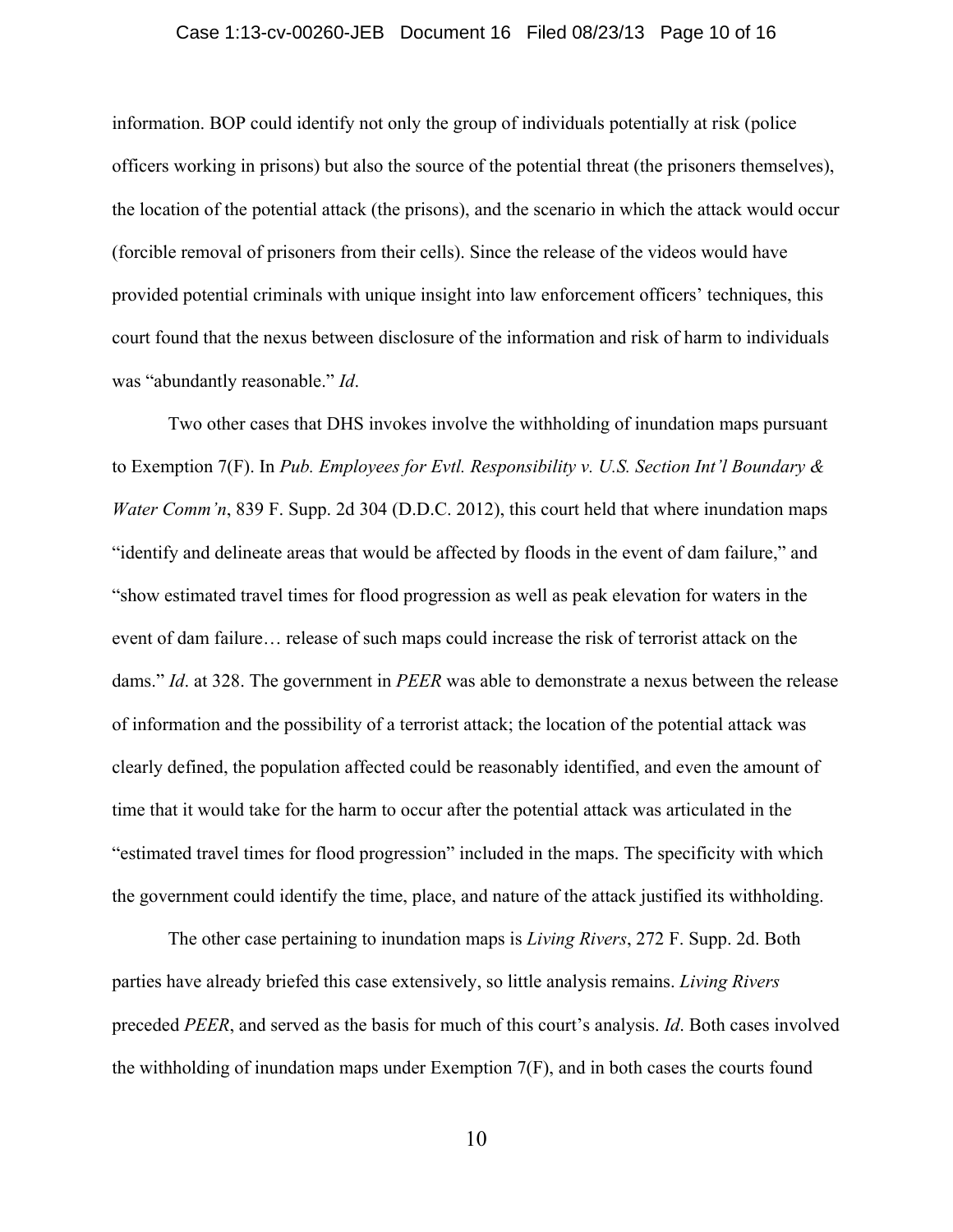#### Case 1:13-cv-00260-JEB Document 16 Filed 08/23/13 Page 11 of 16

that the release of specific information regarding the risk posed to downstream inhabitants of major dams could facilitate acts of terrorism. As in *PEER*, most of the specifics of the threat posed by disclosure of the inundation maps were clear to the government and the court: the "individuals" at risk were the downstream inhabitants of the dam regions, location of the attacks would be the dams themselves, the time it would take for the attacks to take place were articulated on the inundation maps, and the mechanism for causing harm was the flooding described on the withheld documents. DHS attempts to respond to EPIC's analysis of *Living Rivers* by suggesting, "the group of people who would be affected by attacks on the immense Hoover and Glen Canyon Dams cannot reasonably be described as 'specific' and 'identifiable.' The group would include not only residents, but people passing through the large downstream areas on business or pleasure. And, in any event, not all residents would be there at any given time." Dkt. 13 at 11. However, DHS's explanation actually underscores the extent to which the *Living Rivers* population is "identifiable." The crucial inquiry when assessing Exemption 7(F) is not whether the government seeks to protect a narrow group of individuals, but instead whether the government seeks to protect a group of narrowly *defined* individuals. Thus, the fact that DHS is able to offer a more detailed description of the group at risk in *Living Rivers* demonstrates the applicability of Exemption  $7(F)$  in that case; the government was able to meet its burden to describe the at-risk "individuals" with some specificity because the location of the dams, the area that would be affected by an attack, and the various populations that would be affected by an attack were readily identifiable.

Finally, contrary to DHS's assertion, *Peter S. Herrick's Customs & Int'l Trade Newsletter v. U.S. Customs & Border Protection*, 2006 WL 1826185 (D.D.C. June 30, 2006) does not stand for the proposition that an agency may avoid identifying an at-risk group of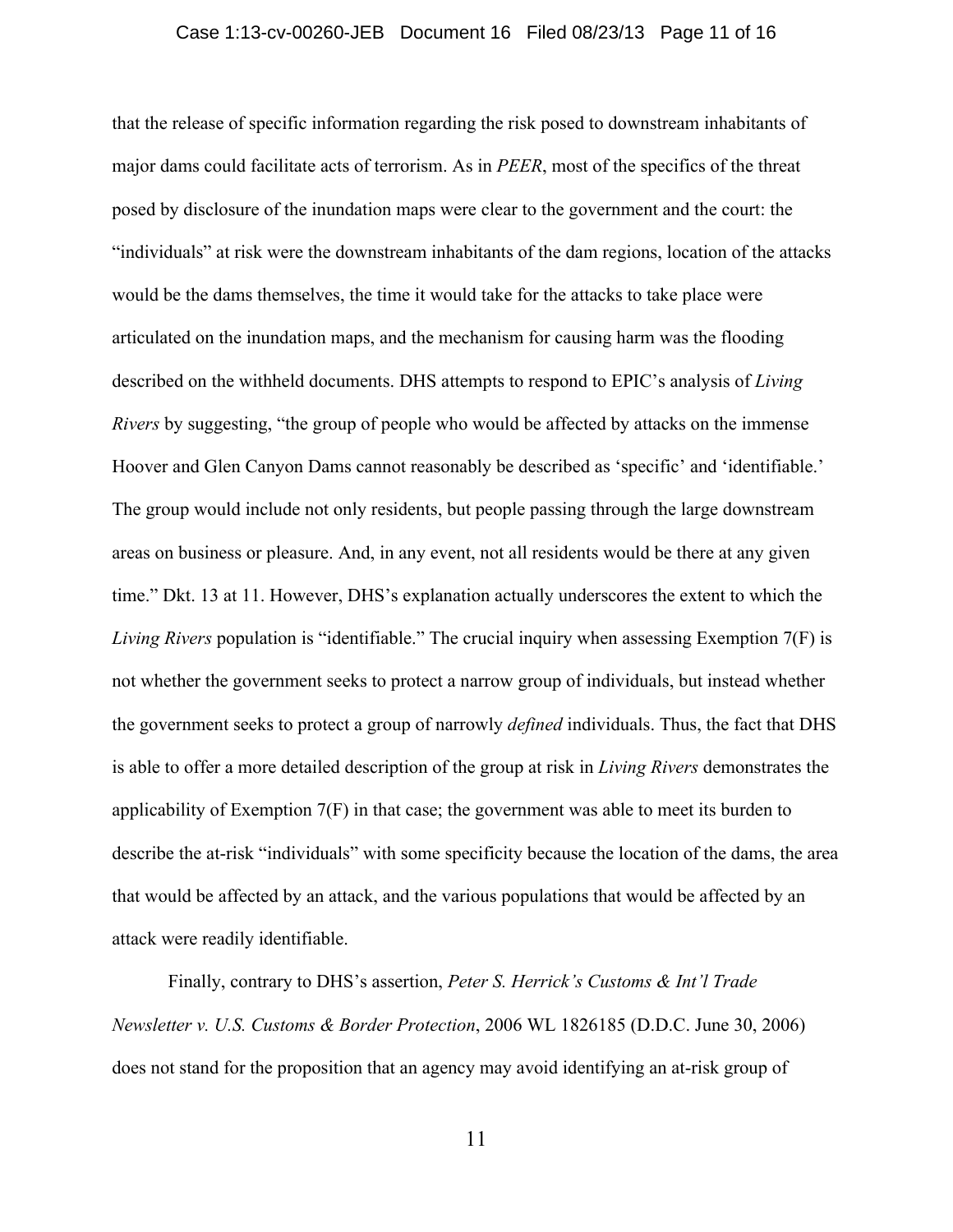#### Case 1:13-cv-00260-JEB Document 16 Filed 08/23/13 Page 12 of 16

individuals under Exemption 7(F). In *Peter S. Herrick's*, this court found that CPB properly applied 7(F) to withhold "(1) information regarding the seizure, location, placement, storage, possession, physical security, inventory, testing, and evaluation of, and access to, seized contraband; and (2) the titles of employees, groups, and task forces responsible for the seizure, storage, possession, physical security, inventory, testing and evaluation of seized contraband." *Id.* at \*9. The information in the first category of withheld documents – the location of seized contraband – already demonstrates a clear nexus with the risk of potential harm to identifiable individuals. Just as the officers in *Zander* would have been put at risk by prisoners having access to their forcible removal techniques, so would CBP officers be put at risk of potential harm by purveyors of illegal contraband who could gain insight into officer's seizure and storage techniques. Moreover, the information in the second category – the titles, groups and task forces responsible for carrying out these tasks – would place Customs officers at further risk. Since the group of individuals to be protected is easily identified as the Customs officers, and the information withheld would expose the identities of and techniques used by the Customers officers, the withheld information constitutes a "narrowly made" deletion.

The government's proposed application of Exemption 7(F) would effectively negate the "nexus" test that the courts have developed. In each of the cases cited by the government that test is met. But it could not even be applied in the present case. The nexus test assesses the effect of disclosure on a person or set of people; where disclosure is likely to threaten the safety of those individuals, the 7(F) exemption is properly applied. Here, the potential harm in disclosure is not tied to a particular location or timeframe, and the at-risk population is broad enough to encompass every person in the US. Therefore, the potential harm is too vague and the at-risk population is too broad to assess.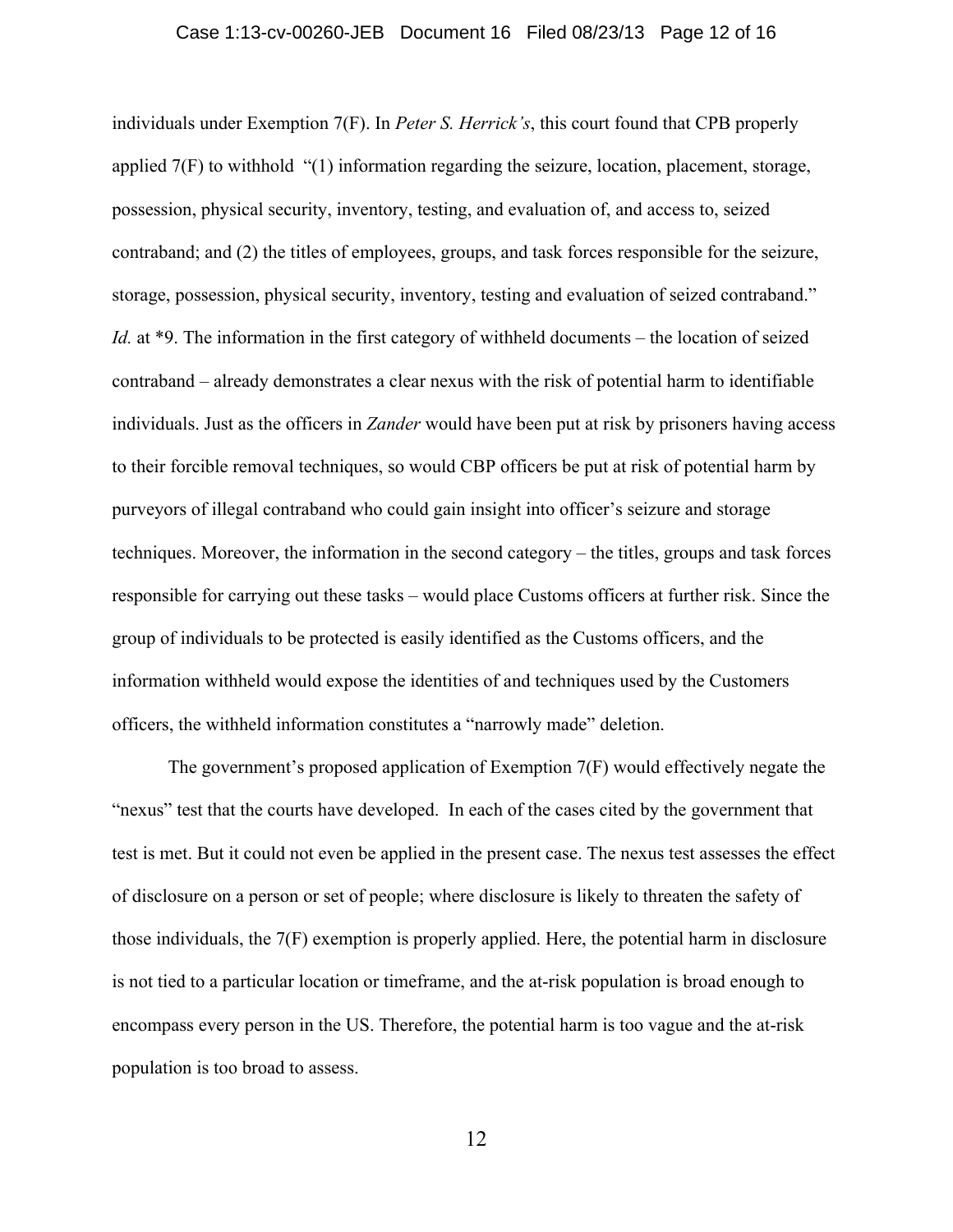#### **III.DHS Has Failed to Segregate and Release Non-Exempt Portions of Records**

An adequate segregability justification entails "a statement of [the government's] reasons," and a "descri[ption of] what proportion of the information in a document is nonexempt and how that material is dispersed throughout the document." *Mead Data Cent., Inc. v. Dep't of Air Force*, 566 F.2d 242, 261 (D.C. Cir. 1977). This "detailed justification," must be made through an agency's affidavits. *See Johnson v. Executive Office for U.S. Attorneys*, 310 F.3d 771, 776 (D.C. Cir. 2002) (holding that agency's affidavits, combined with a Vaughn index, were sufficient to meet the segregability standard).

DHS's single-sentence segregability justification fails to meet FOIA's requirements. *See* Holzer Decl., Dkt. 10-2,  $\P$  22 ("After a review for segregability, NPPD FOIA Office determined that some information in the SOP could be released without compromising law enforcement or privacy objectives."). Although DHS describes the "detailed justification" given for withholding SOP 303, *see* Def.'s Reply and Opp., Dkt. 13, at 13, this explanation applies only to SOP 303 *as a whole*. As explained in EPIC's earlier brief, and as DHS admits, SOP 303 contains multiple parts including the predetermined series of questions that determine if a shutdown is necessary; authentication methods; and the step-by-step shutdown process itself. When a document contains "logically divisible sections for which the proportion and distribution description [of nonexempt material] would differ significantly," then an agency should describe the document "by section rather than as a whole." *Mead Data Cent.,* 566 F.2d at 261. Here, a detailed justification would have required DHS to explain, for each of the distinct parts, why that part could not be segregated and released. This is especially true given that EPIC singled out several of these parts, such as the predetermined "series of questions," in its initial FOIA request. *See* EPIC FOIA Request, Dkt. 10-1, at 4.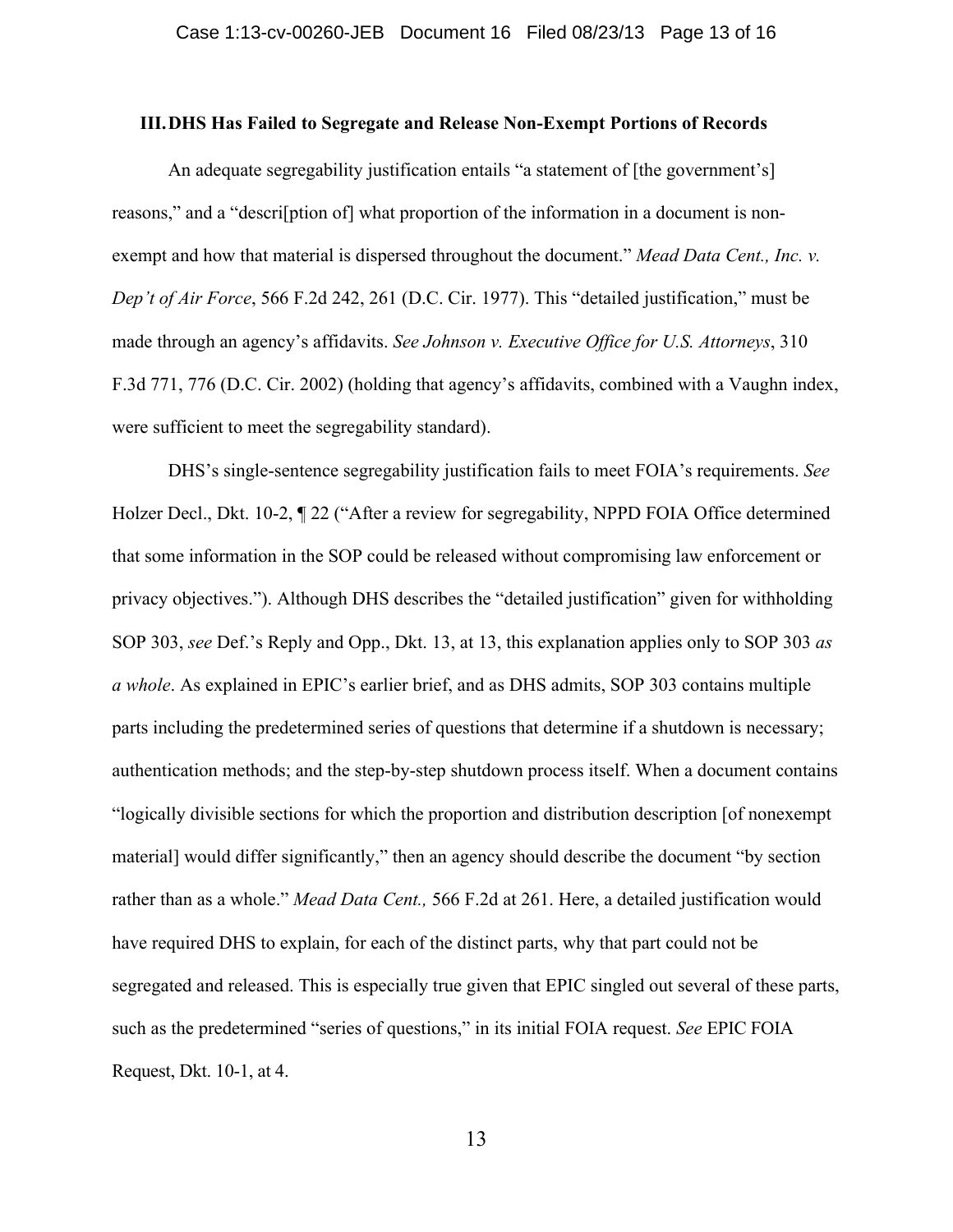#### Case 1:13-cv-00260-JEB Document 16 Filed 08/23/13 Page 14 of 16

Even assuming that SOP 303 as whole warrants protection under Exemptions 7(E) and 7(F), it does not follow that each of its logically distinct parts deserves similar treatment. Some of those parts—for example, the "pre-determined series of questions that determines if a shutdown is necessary"—are neither techniques for law enforcement investigations nor harmful if disclosed. First, the pre-determined shutdown questions are not techniques *for law enforcement investigations or prosecutions*, as required by the plain text of Exemption 7(E), for the reasons described in Part I above. DHS is right in claiming that the pre-determined shutdown questions are "a particular way of doing or going about the accomplishment of something . . . ." Def.'s Reply and Opp., Dkt. 13, at 15 (quoting *Webster's Third New Int'l Dictionary* (1986)). What DHS does not claim, and cannot claim, is that the "something" being accomplished is a law enforcement investigation or prosecution.

Instead, the predetermined shutdown questions are akin to an agency's public policy. DHS claims that there is "no support available" for treating the series of shutdown questions as policy. Def.'s Reply and Opp., Dkt. 13, at 15. The pre-determined shutdown questions, however, are the product of agency decision-making; they are generally applicable to the U.S. public; they consider various public welfare factors, such as "public safety hazards" Holzer Decl., Dkt. 10-2, at 9; and they contain the standards by which DHS imposes a prior restraint on the speech of a large number of individuals. This satisfies the ordinary meaning of the term "policy." *See Black's Law Dictionary* (9th ed. 2009) (defining "policy" as "[t]he general principles by which a government is guided in its management of public affairs."); *Webster's Third New Internat'l Dictionary* 1754 (1981) (defining "policy" as "a definite course or method of action and selected from among alternatives and in the light of given conditions to guide and determine present and future decisions."). Accordingly, the shutdown questions may not be withheld under FOIA. *See*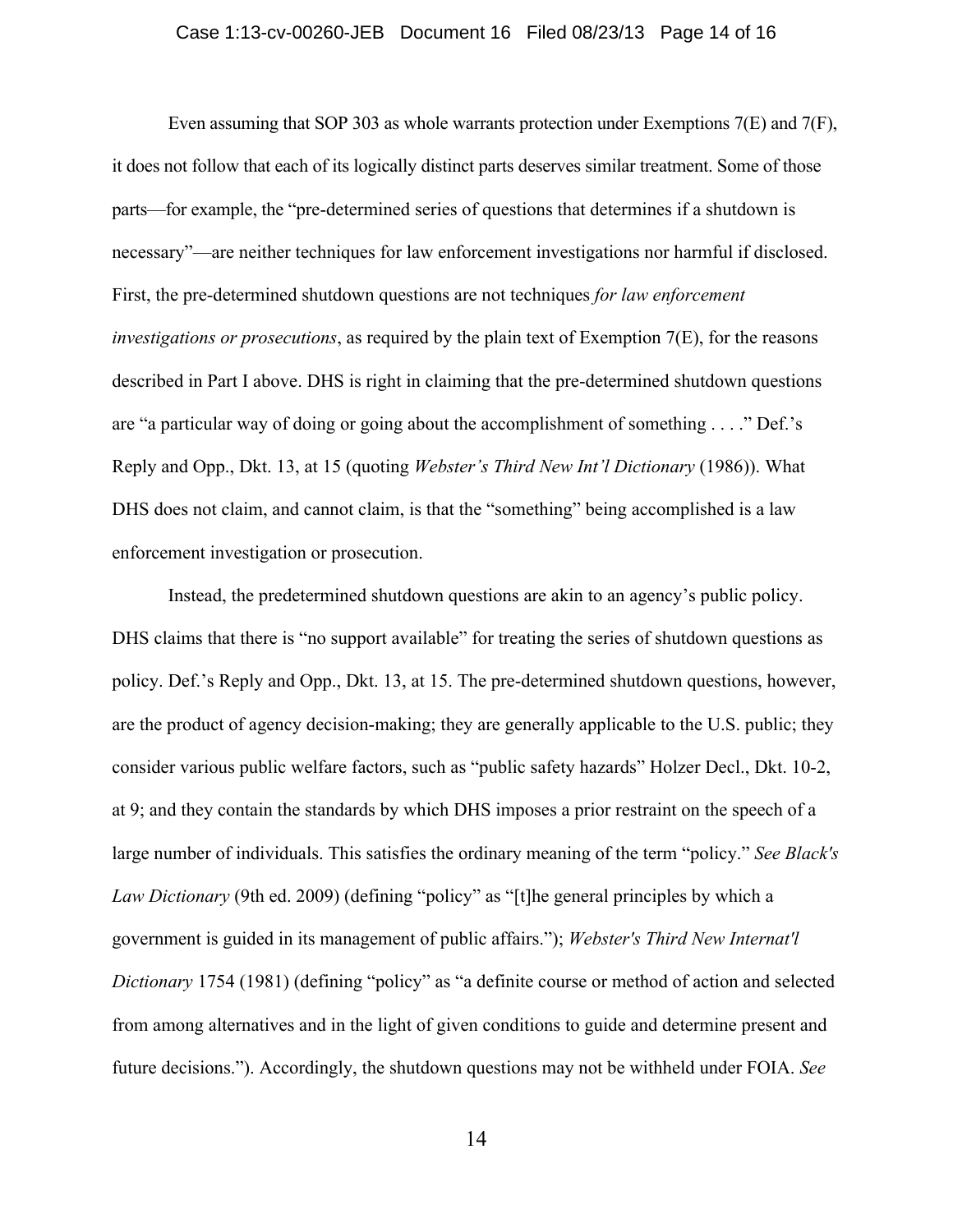#### Case 1:13-cv-00260-JEB Document 16 Filed 08/23/13 Page 15 of 16

*Don Ray Drive-A-Way Co. of California, Inc. v. Skinner*, 785 F. Supp. 198, 200 (D.D.C. 1992) (holding Exemption 7(E) inapplicable to the algorithm used to determine a motor carrier's safety rating because "It is regularly followed in all ratings; it controls final agency action subject to review; and it has the same status as regulations or agency law."); *cf. Public Citizen, Inc. v. Office of Management and Budget*, 598 F.3d 865 (D.C. Cir. 2010) (ordering disclosure of "[d]ocuments reflecting OMB's formal or informal policy on how it carries out its responsibilities"); *Coastal States Gas Corp. v. Dep't of Energy*, 617 F.2d 854, 869 (D.C. Cir. 1980) (FOIA does not protect documents reflecting agency guidance or precedent applied by agency staff in their dealings with the public).

Second, DHS has not established that harm would result from release of the predetermined shutdown questions. Both Exemption 7(E) and 7(F) protect against some type of consequential harm: in the case of Exemption  $7(F)$ , the harm is "endanger[ment] of the life or physical safety of any individual," 5 U.S.C. § 552(b)(7)(F); in the case of Exemption 7(E), the harm is evasion or interference with a particular technique or procedure. *See, e.g.*, *James v. U.S. Customs and Border Prot.*, 549 F. Supp. 2d 1, 10 (D.D.C. 2008).<sup>1</sup> Both of these harms endangerment and interference—require bad actors to know *when*, *where*, and *how* a wireless deactivation would be accomplished. The shutdown questions alone would not provide the necessary information. Courts routinely allow disclosure of certain information where endangerment or interference requires information contained in other, withheld records. *See, e.g.*,

 $\frac{1}{1}$ <sup>1</sup> DHS argues that the holding of *Blackwell v. F.B.I.*, 646 F.3d 37 (D.C. Cir. 2011) should be ignored because "the court was not presented with the question of whether the different clauses of Exemption 7(E) contain different requirements." Def.'s Reply and Opp., Dkt. 13, at 16. But the *Blackwell* court's implicit holding echoes the approach to Exemption 7(E) taken by many courts in this circuit, even several that have adopted the "categorical protection" formulation advanced by DHS. *See, e.g.*, *McRae v. U.S. Dep't of Justice,* 869 F. Supp. 2d 151, 168-69 (D.D.C. 2012) (adopting the "categorical protection" standard but evaluating whether disclosure would interfere with effectiveness); *Hidalgo v. Fed. Bureau of Investigation*, 541 F. Supp. 2d 250, 254 (D.D.C. 2008) ("explaining that Exemption 7(E) only allows "information about law enforcement techniques to be withheld when publication would allow perpetrators to avoid them . . ."); *Williams v. DOJ*, No. 02-2452, slip op.at11-12 (D.D.C. Feb. 4, 2004) (protecting "serial numbers on bait money" because "disclosure of this technique would undercut its usefulness").